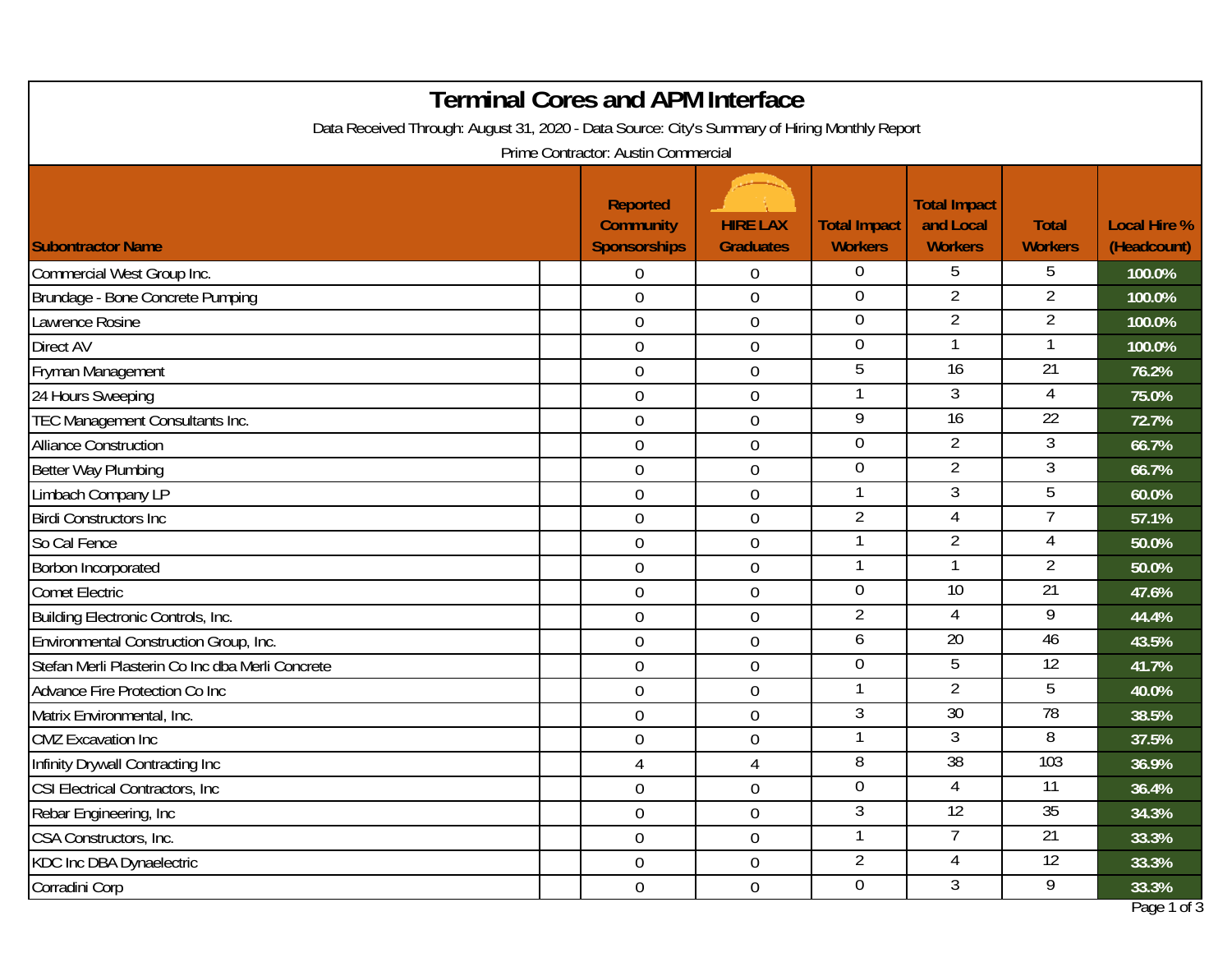| <b>Terminal Cores and APM Interface</b>                                                       |                                                            |                                     |                                       |                                                    |                                |                                    |  |  |
|-----------------------------------------------------------------------------------------------|------------------------------------------------------------|-------------------------------------|---------------------------------------|----------------------------------------------------|--------------------------------|------------------------------------|--|--|
| Data Received Through: August 31, 2020 - Data Source: City's Summary of Hiring Monthly Report |                                                            |                                     |                                       |                                                    |                                |                                    |  |  |
| Prime Contractor: Austin Commercial                                                           |                                                            |                                     |                                       |                                                    |                                |                                    |  |  |
| <b>Subontractor Name</b>                                                                      | <b>Reported</b><br><b>Community</b><br><b>Sponsorships</b> | <b>HIRE LAX</b><br><b>Graduates</b> | <b>Total Impact</b><br><b>Workers</b> | <b>Total Impact</b><br>and Local<br><b>Workers</b> | <b>Total</b><br><b>Workers</b> | <b>Local Hire %</b><br>(Headcount) |  |  |
| <b>Ground Penetrating Radar Systems LLC</b>                                                   | $\mathbf 0$                                                | 0                                   | $\mathbf{1}$                          |                                                    | 3                              | 33.3%                              |  |  |
| ISEC, Inc.                                                                                    | 0                                                          | $\boldsymbol{0}$                    | 0                                     |                                                    | 22                             | 31.8%                              |  |  |
| Martin Bros/Marcowall Inc                                                                     | $\mathbf 0$                                                | $\overline{0}$                      | 1                                     | $\overline{5}$                                     | 17                             | 29.4%                              |  |  |
| J Colavin & Son Inc.                                                                          | $\mathbf 0$                                                | 0                                   | $\mathbf 0$                           | 4                                                  | $\overline{14}$                | 28.6%                              |  |  |
| Murray Plumbing & Heating Corp                                                                | $\mathbf 0$                                                | 0                                   | 1                                     | 3                                                  | 11                             | 27.3%                              |  |  |
| Traffic Management Inc                                                                        | $\overline{0}$                                             | $\boldsymbol{0}$                    | $\mathbf{1}$                          | 4                                                  | 16                             | 25.0%                              |  |  |
| Service Connected II Inc DBA SC Building Ma                                                   | $\overline{0}$                                             | $\boldsymbol{0}$                    | $\overline{0}$                        | $\overline{2}$                                     | 8                              | 25.0%                              |  |  |
| <b>Control Air Conditioning Corporation</b>                                                   | $\mathbf 0$                                                | $\mathbf 0$                         | $\overline{0}$                        | $\overline{7}$                                     | $\overline{29}$                | 24.1%                              |  |  |
| G.O. Rodriguez Trucking, Inc                                                                  | $\overline{0}$                                             | $\mathbf 0$                         | 1                                     | 5                                                  | 22                             | 22.7%                              |  |  |
| Perez Construction Group, Inc.                                                                | $\mathbf 0$                                                | $\boldsymbol{0}$                    | 1                                     |                                                    | $\overline{32}$                | 21.9%                              |  |  |
| Rosendin Electric, Inc.                                                                       | $\mathbf 0$                                                | $\boldsymbol{0}$                    | 4                                     | 20                                                 | 99                             | 20.2%                              |  |  |
| Streamline Fire Protection, Inc.                                                              | $\boldsymbol{0}$                                           | $\boldsymbol{0}$                    |                                       | 2                                                  | 10                             | 20.0%                              |  |  |
| P S 1 3 G Inc dba Partition Specialties                                                       | $\boldsymbol{0}$                                           | 0                                   | 0                                     |                                                    | 5                              | 20.0%                              |  |  |
| Elite Line Services Inc                                                                       | $\boldsymbol{0}$                                           | $\boldsymbol{0}$                    |                                       | 3                                                  | 16                             | 18.8%                              |  |  |
| Xcel Mechanical Systems, Inc                                                                  | 0                                                          | $\mathbf 0$                         | $\overline{0}$                        | $\overline{2}$                                     | 11                             | 18.2%                              |  |  |
| ConnorP81, Inc.                                                                               | $\overline{0}$                                             | $\boldsymbol{0}$                    | 0                                     |                                                    | 6                              | 16.7%                              |  |  |
| Jones Sign Co, Inc.                                                                           | $\boldsymbol{0}$                                           | $\boldsymbol{0}$                    |                                       |                                                    | 6                              | 16.7%                              |  |  |
| <b>Brandsafway Services</b>                                                                   | $\boldsymbol{0}$                                           | $\boldsymbol{0}$                    | $\overline{0}$                        | 2                                                  | 13                             | 15.4%                              |  |  |
| Aldridge Electric Inc dba Aldridge                                                            | $\mathbf 0$                                                | 0                                   |                                       |                                                    |                                | 14.3%                              |  |  |
| <b>Western Industrial Contractors</b>                                                         | $\mathbf 0$                                                | 0                                   | $\overline{0}$                        |                                                    |                                | 14.3%                              |  |  |
| ARB, Inc.                                                                                     | $\boldsymbol{0}$                                           | 0                                   | $\overline{2}$                        | 5                                                  | 41                             | 12.2%                              |  |  |
| Condon-Johnson & Associates, Inc                                                              | $\overline{0}$                                             | $\boldsymbol{0}$                    | $\Omega$                              | າ                                                  | 20                             | 10.0%                              |  |  |
| California Hi-Tech Floors, Inc.                                                               | $\overline{0}$                                             | $\mathbf 0$                         | $\overline{0}$                        |                                                    | $\overline{11}$                | 9.1%                               |  |  |
| Jordan Drywall Inc                                                                            | $\overline{0}$                                             | $\overline{0}$                      | $\overline{0}$                        |                                                    | $\overline{11}$                | 9.1%                               |  |  |
| Jezowski & Markel Contractors, Inc                                                            | $\overline{0}$                                             | $\boldsymbol{0}$                    | 0                                     |                                                    | 16                             | 6.3%                               |  |  |
| Bragg Investment Co Inc DBA Bragg Crane                                                       | $\overline{0}$                                             | $\boldsymbol{0}$                    | 1                                     | 4                                                  | 76                             | 5.3%                               |  |  |
| <b>Western Allied Corporation</b>                                                             | $\overline{0}$                                             | $\overline{0}$                      | $\overline{0}$                        | $\overline{0}$                                     | $\overline{18}$                | $0.0\%$                            |  |  |
| C Below, Inc.                                                                                 | $\mathbf 0$                                                | $\boldsymbol{0}$                    | $\overline{0}$                        | $\overline{0}$                                     | $\overline{11}$                | $9.0\%$ 2 of $\cdot$               |  |  |